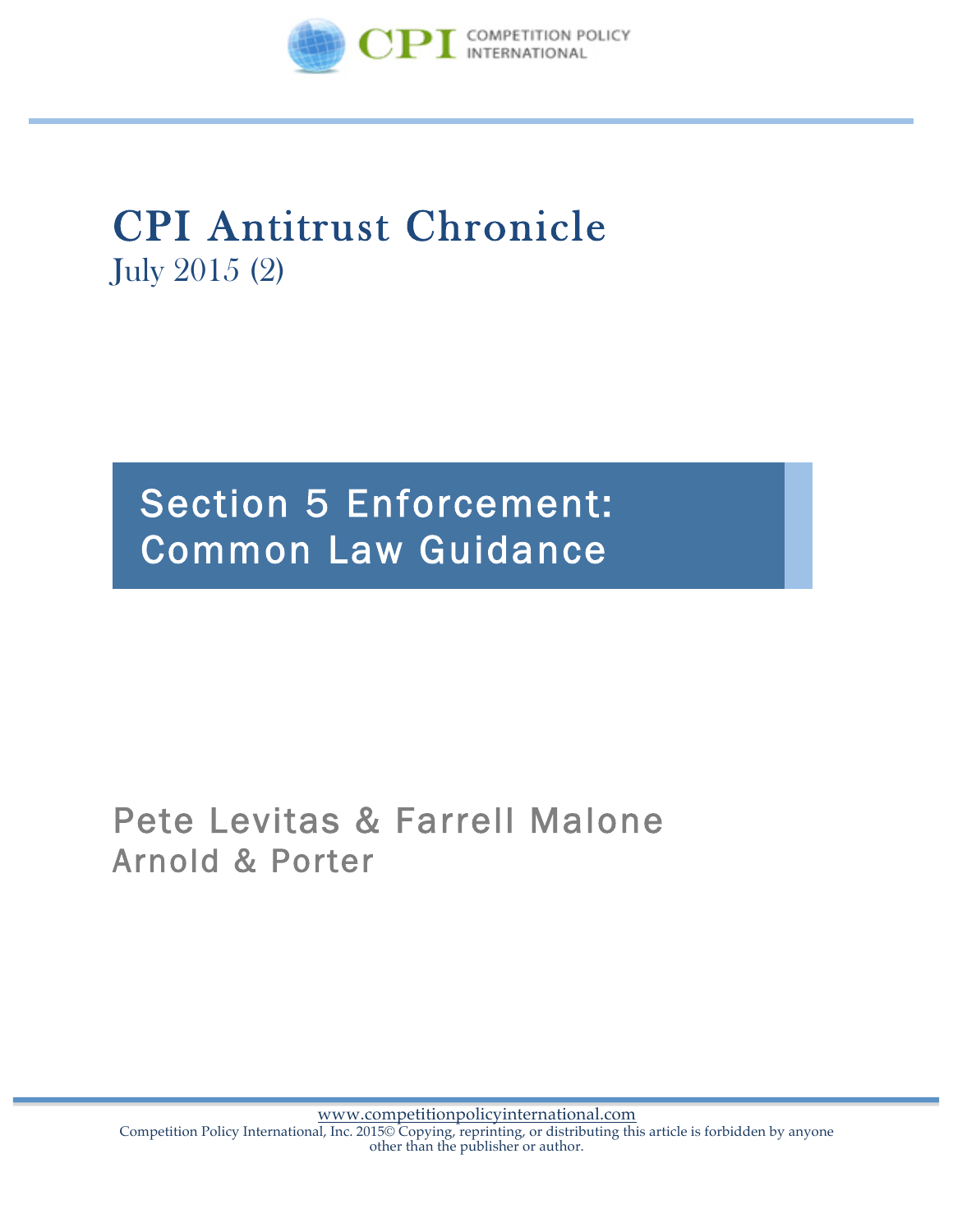#### Section 5 Enforcement: Common Law Guidance

#### Pete Levitas & Farrell Malone1

#### I. INTRODUCTION

The proper scope of the U.S Federal Trade Commission's ("FTC's") Section 5 enforcement authority has been a recurring issue in antitrust enforcement. In recent months there has been renewed attention to the issue of formal guidance on Section 5 enforcement, generated largely by FTC enforcement actions and related statements and speeches by FTC Commissioners. Given the views of the majority of the Commission, however, this most recent spike in attention seems unlikely to lead to any immediate formal written guidance.

Moreover, the discussion to date has mostly been focused on broad statements and general principles that do not yet reach the level of detailed guidance that would be most useful for companies potentially subject to Section 5 enforcement. Although companies and their counsel would welcome additional guidance from the Commission, for the foreseeable future, recent FTC enforcement actions are the best Section 5 "roadmap" available.

#### II. SCOPE OF SECTION 5

 $\overline{a}$ 

Section 5 of the Federal Trade Commission Act prohibits "[u]nfair methods of competition."2 The FTC has jurisdiction to enforce the Clayton Act, and, through Section 5, the Sherman Act, but it is the FTC's use of Section 5 as a source of "standalone" enforcement authority that creates controversy.<sup>3</sup> Section 5 grants the FTC power "to define and proscribe an unfair competitive practice" and bring an enforcement action to end such conduct.4 In *Brown Shoe*, the Supreme Court noted that the FTC's "broad power" to declare unlawful certain unfair business practices under Section 5 "is particularly well established with regard to trade practices which conflict with the basic policies of the Sherman and Clayton Acts *even though such practices may not actually violate these laws*" (emphasis added).5

Thus, for many years it has been accepted that standalone Section 5 authority extends beyond the bounds of the Sherman Act and the Clayton Act. Exactly how far beyond the bounds of the Sherman Act and the Clayton Act this standalone Section 5 authority extends is the question that engenders such uncertainty and dispute.<sup>6</sup>

<sup>&</sup>lt;sup>1</sup> Pete Levitas is Partner, and Farrell Malone is Associate, in Arnold & Porter's antitrust practice group.

<sup>2</sup> 15 U.S.C. § 45; *see also FTC v. Ind. Fed'n of Dentists*, 476 U.S. 447, 454 (1986). Section 5 also proscribes "unfair and deceptive acts and practices," 15 U.S.C. § 45, although this provision is routinely used as part of consumer protection enforcement actions. This article will focus on unfair methods of competition and its use as the basis for standalone Section 5 enforcement.

<sup>3</sup> 15 U.S.C. § 21(a) (Clayton Act Enforcement); 15 U.S.C. § 45 (Sherman Act); *see also FTC v. Ind. Fed'n of Dentists*, 476 U.S. 447, 454 (1986).

<sup>4</sup> *See FTC v. Sperry & Hutchison Co.*, 405 U.S. 233, 244 (1972).

<sup>5</sup> *FTC v. Brown Shoe Co.*, 384 U.S. 316, 321 (1966) (emphasis added).

<sup>6</sup> *See* 15 U.S.C. § 45; *FTC v. Ind. Fed'n of Dentists*, 476 U.S. 447, 454 (1986).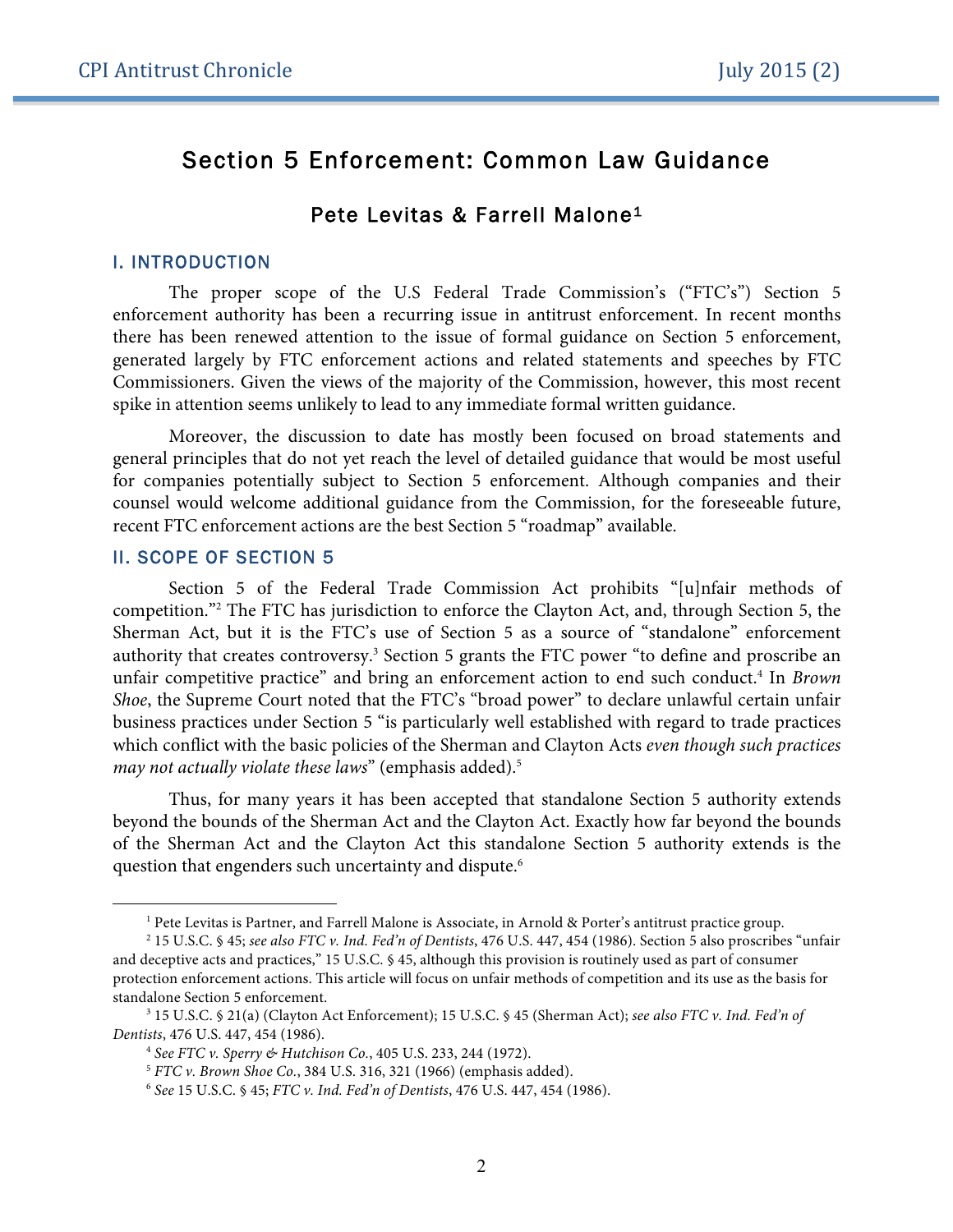$\overline{a}$ 

Two factors have contributed to this ongoing debate. First, the FTC Act, much like the Sherman Act and the Clayton Act, provides only a very general standard and leaves significant room for interpretation. Second, unlike the Sherman Act and Clayton Act, there have been relatively few judicial decisions regarding the scope of Section 5 because there are few standalone Section 5 enforcement actions.

The FTC's recent use of Section 5—in particular in the standard-setting context—has led to renewed calls for the FTC to more clearly define the limits of its standalone Section 5 authority. However, no Commission majority has developed in support of formal written guidance, and it is more likely that the Commission will continue to rely on enforcement actions, and any decisions reviewing those enforcement actions, in lieu of formal guidance.

#### III. ENFORCEMENT GUIDELINES

As summarized in Table 1 below, the Commission is split on whether the FTC should issue Section 5 enforcement guidelines. Two current Commissioners (Commissioners Ohlhausen and Wright) are in favor of Section 5 guidelines. Those who advocate guidelines cite a number of reasons, most commonly and most importantly that the FTC has an obligation to formally define the parameters of standalone Section 5 authority, both to provide some limiting principle for enforcement and to offer the business community a clear, detailed explanation of how Section 5 will be applied, as distinct from the Sherman and Clayton Acts.<sup>7</sup>

Commissioner Wright has recently been active in advocating this position. He has made several speeches on the topic and in 2013 published a proposed policy statement regarding the proper use of standalone Section 5 authority.<sup>8</sup> He believes that an unfair method of competition should be defined as an act or practice that (1) harms or is likely to harm competition significantly and (2) lacks cognizable efficiencies.<sup>9</sup> In later public statements, Commissioner Wright has also offered support for a standard that weighs the harms and the benefits from the conduct at issue.10

Commissioner Ohlhausen is also an advocate for formal written guidance, and has proposed defining unfair methods of competition to require conduct (1) resulting in substantial

<sup>7</sup> W. Kovacic & M. Winerman, *Competition Policy and the Applications of Section 5 of the Federal Trade Commission Act*, 76 ANTITRUST L. J. 929, 944 (2010).

<sup>8</sup> *See, e.g.*, Remarks of Joshua D. Wright, Comm'r, FTC, *Section 5 Revisited: Time for the FTC to Define the Scope of Its Unfair Methods of Competition Authority*, at 5 (Feb. 26, 2015) *available at* https://www.ftc.gov/system/files/documents/public\_statements/626811/150226bh\_section\_5\_symposium.pdf; Joshua D. Wright, Comm'r, FTC, *The Need for Limits on Agency discretion & The Case For Section 5 Guidelines* (Dec. 16, 2013), *available at* https://www.ftc.gov/sites/default/files/documents/public\_statements/need-limitsagency-discretion-case-section-5-guidelines/131216section5\_wright.pdf.

<sup>9</sup> Statement of Commissioner Joshua D. Wright, Comm'r, FTC, *Proposed Policy Statement Regarding Unfair Methods of Competition Under Section 5 of the Federal Trade Commission Act*, at 2 (June 19, 2013), *available at* https://www.ftc.gov/sites/default/files/documents/public\_statements/statement-commissioner-joshuad.wright/130619umcpolicystatement.pdf [hereinafter *Wright Statement*].

<sup>10</sup> Joshua D. Wright, Comm'r, FTC, *The Need for Limits on Agency discretion & The Case For Section 5 Guidelines*, at 15-16 (Dec. 16, 2013), *available at*

https://www.ftc.gov/sites/default/files/documents/public\_statements/need-limits-agency-discretion-case-section-5 guidelines/131216section5\_wright.pdf.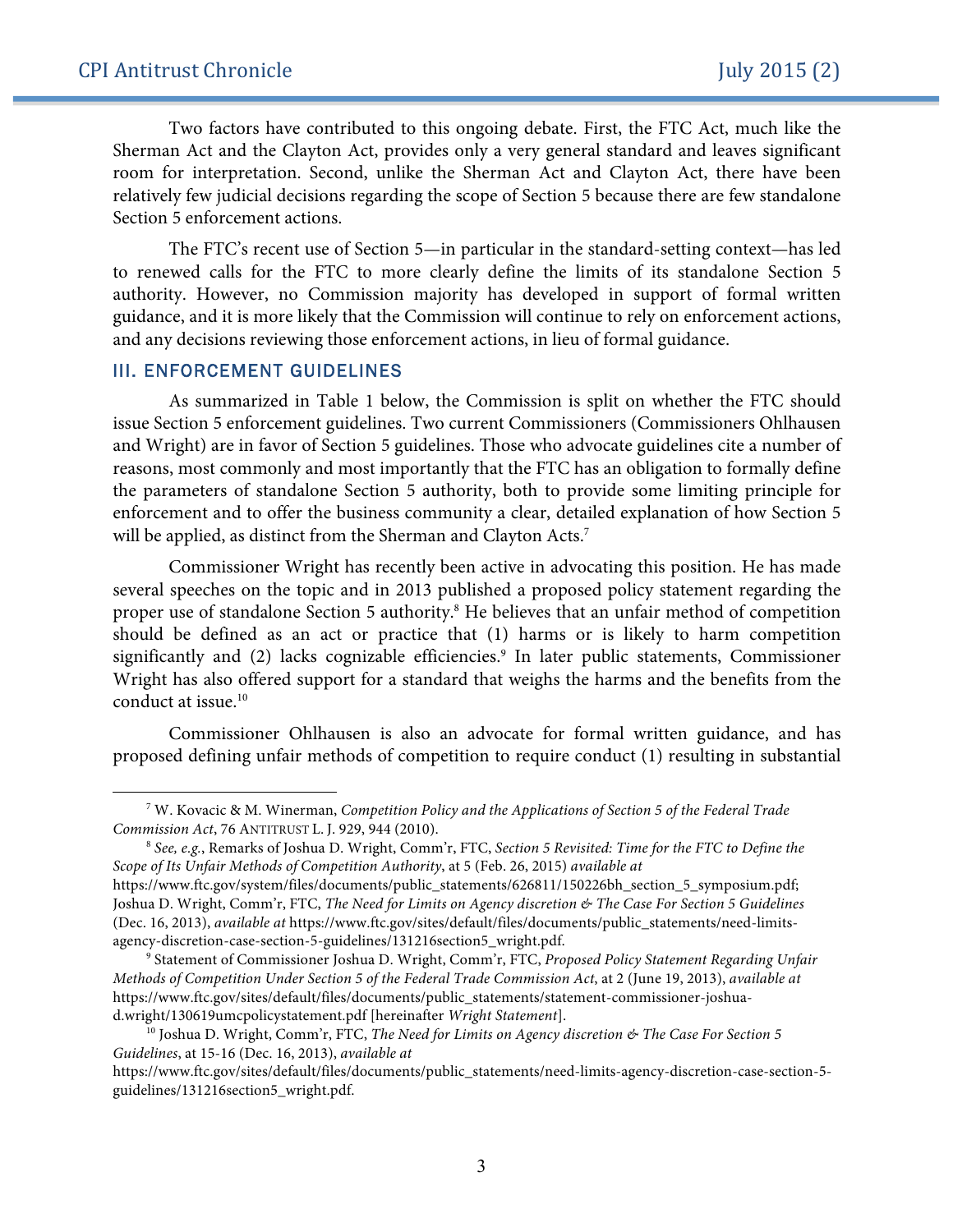harm to competition, but (2) having no pro-competitive justification (or be such that the harm is disproportionate to the benefits).<sup>11</sup>

| Commissioner  | Proposed Approach                                                                                                                                                                                                                                                                                                             |  |
|---------------|-------------------------------------------------------------------------------------------------------------------------------------------------------------------------------------------------------------------------------------------------------------------------------------------------------------------------------|--|
| Wright (R)    | Unfair method of competition is an act or practice that: (1) harms or is likely to<br>harm competition significantly and (2) lacks cognizable efficiencies.                                                                                                                                                                   |  |
|               | "[A]mbiguity associated with the current state of the Commission's application<br>of its unfair methods of competition authority can lead to overbroad<br>enforcement that creates uncertainty in the business community about the<br>legality of various types of business conduct."                                         |  |
|               | "Congress envisioned that Section 5 would play a key role in the Commission's<br>mission by leveraging its unique research and reporting functions to develop<br>evidence-based competition policy, but failed to articulate a coherent<br>framework for applying its unfair methods of competition authority." <sup>12</sup> |  |
|               | The "vague and ambiguous nature of Section 5" is in effect a lost opportunity to<br>apply Section 5 "in a manner that consistently benefits rather than harms<br>consumers."13                                                                                                                                                |  |
| Ohlhausen (R) | Unfair method of competition requires: (1) substantial harm and (2) no pro-<br>$\bullet$<br>competitive justification or harm disproportionate to the benefits.                                                                                                                                                               |  |
|               | "Section 5 (properly interpreted) should not play a significant role in the FTC's<br>competition enforcement efforts." <sup>14</sup>                                                                                                                                                                                          |  |
|               | "Before invoking Section 5 to address business conduct not already covered by<br>the antitrust laws (other than perhaps invitations to collude), the Commission<br>should fully articulate its views about what constitutes an unfair method of<br>competition "15                                                            |  |
|               | "[T]he Commission's actions fail to provide meaningful limiting principles<br>regarding what is a Section 5 violation" <sup>16</sup>                                                                                                                                                                                          |  |

|  | Table 1: Summary of FTC Commissioner Views Calling for Section 5 Guidance |
|--|---------------------------------------------------------------------------|
|  |                                                                           |

 $\overline{a}$ 

<sup>11</sup> Maureen K. Ohlhausen, Comm'r, FTC, Remarks before U.S. Chamber of Commerce, *Section 5: Principles of Navigation* (July 25, 2013), *available at* https://www.ftc.gov/public-statements/2013/07/section-5-principlesnavigation [hereinafter *Ohlhausen Statement*].

<sup>12</sup> *Wright Statement*, *supra* note 9, at 2.

<sup>&</sup>lt;sup>13</sup> Remarks of Joshua D. Wright, Comm'r, FTC, *Section 5 Revisited: Time for the FTC to Define the Scope of Its Unfair Methods of Competition Authority,* at 5 (Feb. 26, 2015), *available at* 

https://www.ftc.gov/system/files/documents/public\_statements/626811/150226bh\_section\_5\_symposium.pdf. <sup>14</sup> *Ohlhausen Statement*, *supra* note 11, at 19.

<sup>15</sup> *See In re Robert Bosch GmbH*, FTC File No. 121-0081, Statement of Commissioner Maureen K. Ohlhausen, at 3 (Nov. 26, 2012), *available at* http://www.ftc.gov/os/caselist/1210081/121126boschohlhausenstatement.pdf.

<sup>16</sup> *In re Motorola Mobility LLC & Google Inc.*, FTC File No. 121-0120, Dissenting Statement of Commissioner Maureen K. Ohlhausen, at 5 (Jan. 3, 2013), *available at*

http://ftc.gov/os/caselist/1210120/130103googlemotorolaohlhausenstmt.pdf.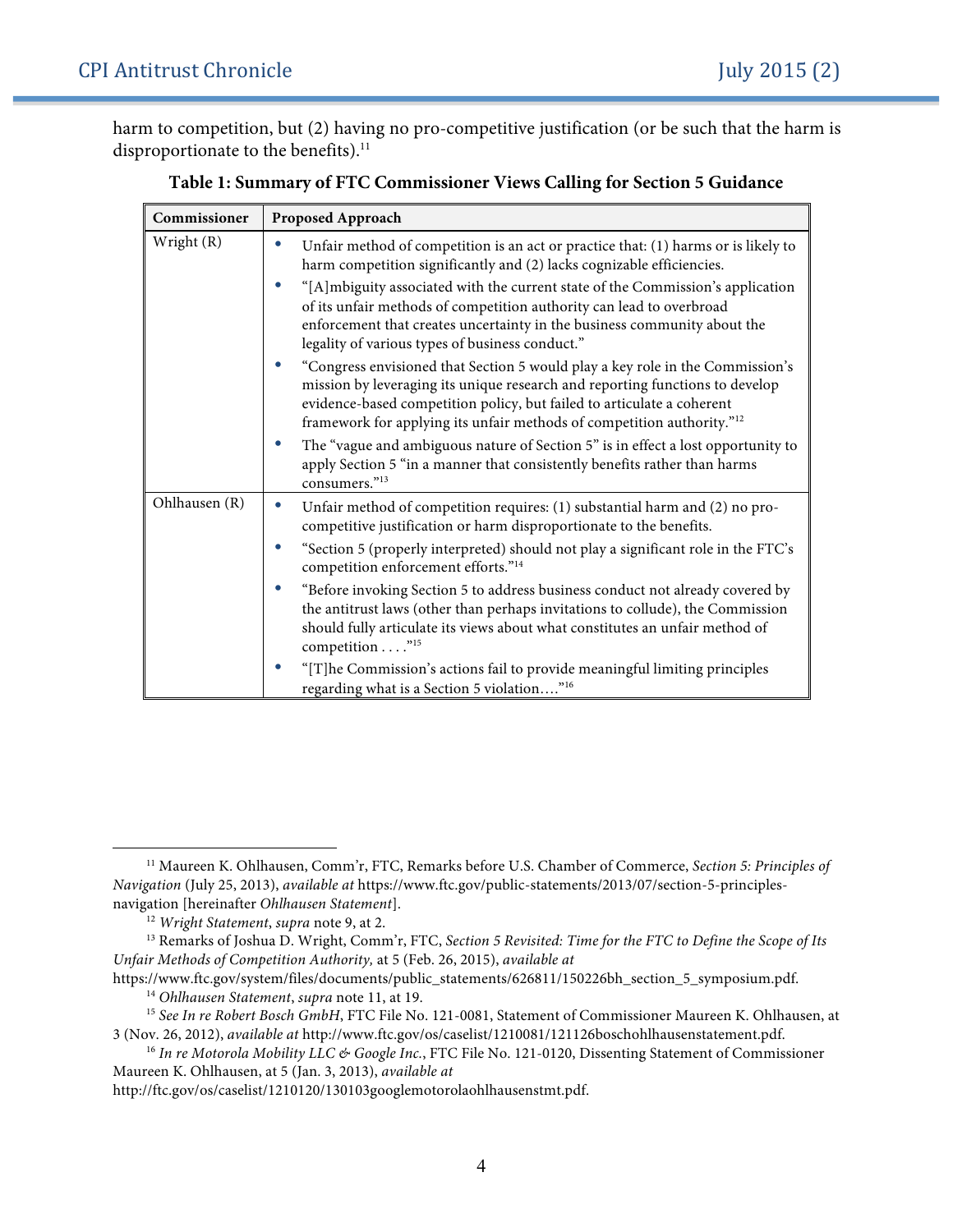#### IV. COMMON LAW

 $\overline{a}$ 

Chairwoman Ramirez and Commissioner Brill have made it clear that they prefer the status quo "common law" approach to Section 5 enforcement. They have taken the position that there is sufficient guidance in past Commission policy actions,<sup>17</sup> Section 5 cases, and consents previously filed, such that the precise boundaries of the FTC's Section 5 authority need not be separately defined (*see* Table 2). Those who take this position argue that just as the common law of the Sherman and Clayton Acts has developed and changed over time, the scope and role of Section 5 enforcement can and should develop over time.

#### **Table 2: Summary of FTC Commissioner Views Suggesting the Common Law**  Approach<sup>18</sup>

| Commissioner              | Proposed Approach                                                                                                                                                                                                                             |  |
|---------------------------|-----------------------------------------------------------------------------------------------------------------------------------------------------------------------------------------------------------------------------------------------|--|
| Chairwoman<br>Ramirez (D) | Need a showing of harm to competition, and there should be a balancing of efficiencies<br>- "condemn conduct only where, as with invitations to collude, the likely competitive<br>harm outweighs the cognizable efficiencies." <sup>19</sup> |  |
|                           | "I favor the common law approach, which has been a mainstay of American antitrust<br>policy since the turn of the twentieth century."20                                                                                                       |  |
|                           | "In my view, our enforcement actions themselves provide useful guidance for the<br>business community." <sup>21</sup>                                                                                                                         |  |
| Brill(D)                  | Demonstrable adverse effect on competition                                                                                                                                                                                                    |  |
|                           | "it's pretty clear that Congress intended Section 5 to be a common law statute, the<br>interpretation of which would be developed through case-by-case analysis."22                                                                           |  |

Although the formal guidance approach preferred by Commissioners Ohlhausen and Wright offers the prospect of more detailed guidance, it is notable that the standards that both recommend are very similar to the standards that Chairwoman Ramirez and Commissioner Brill

https://www.ftc.gov/system/files/documents/public\_statements/604511/mcsweeny\_-

<sup>&</sup>lt;sup>17</sup> Such as the workshop on the topic in 2008: "Section 5 of the FTC Act as a Competition Statute," Oct. 17, 2008, *available at* http://www.ftc.gov/news-events/events-calendar/2008/10/section-5-ftc-act-competition-statute.

<sup>&</sup>lt;sup>18</sup> Although Commissioner McSweeny has not formally expressed her views publically, she has referenced the FTC's use of Section 5 in the standard-setting context without questioning those actions or calling for particular guidance. *See, e.g.*, Remarks of Commissioner Terrell McSweeny, Comm'r, FTC, Cravath/NYC Bar Institute for Corporate Counsel, at 7 (Dec. 10, 2014), *available at*

cravath nyc bar corporate counsel keynote  $12$ -10-14.pdf ("The FTC has been – and will continue to be – very focused on the licensing practices surrounding FRAND-encumbered standards essential practices.").

<sup>19</sup> Edith Ramirez, Chairwoman, FTC, *Unfair Methods and the Competitive Process*, George Mason Univ. Symposium, at 6 (Feb. 13, 2014), *available at* 

https://www.ftc.gov/system/files/documents/public\_statements/314631/140213section5.pdf. <sup>20</sup> *Id*. at 8.

<sup>21</sup> *Interview with Chairwoman Edith Ramirez*, THE THRESHOLD (ABA Sec. of Antitrust L. Mergers & Acquisitions Committee), Spring 2014, at 9, *available at* 

http://www.ftc.gov/system/files/documents/public\_statements/294181/140326thresholdspringissue\_0.pdf. <sup>22</sup> *Interview with Julie Brill*, ANTITRUST SOURCE (Feb. 2012), at 6,

https://www.ftc.gov/sites/default/files/documents/public\_statements/interview-ftc-commissioner-juliebrill/120229antitrustsource.pdf.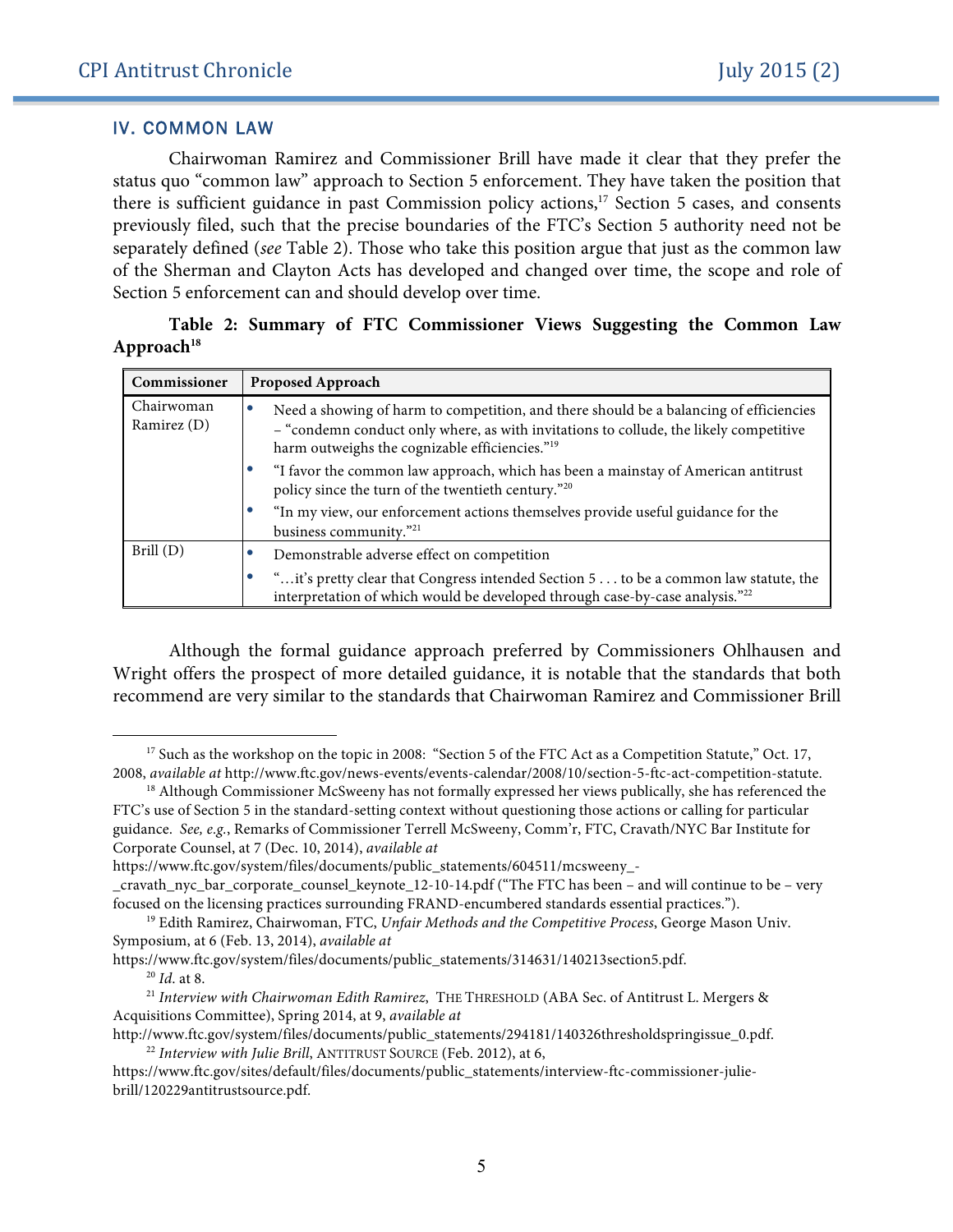believe flow from the common law approach. It seems that all the Commissioners agree that competitive harm should be the linchpin of a standalone Section 5 action, and that the Commission would need to balance any such harm against cognizable efficiencies.

The Commissioners also seem comfortable using Section 5 to take action against invitations to collude, on the grounds that such conduct, although not a violation of the Sherman Act, is without any redeeming pro-competitive benefit.<sup>23</sup>

Although the Commissioners generally agree that "competitive harm" should serve as the standard under Section 5, there is a divergence of opinion on what role Section 5 should take in FTC's enforcement efforts. Commissioner Ohlhausen believes that "Section 5 (properly interpreted) should not play a significant role in the FTC's competition enforcement efforts" – the FTC should instead focus on making "valuable contributions to the antitrust laws, not in how it can pursue expansive UMC [unfair methods of competition] cases under Section 5."24

Similarly, Commissioners Ohlhausen and Wright have expressed a view that the FTC's recent standard-setting cases overstep the proper scope of the FTC's standalone Section 5 authority, partly based on a view that the economic basis for those enforcement actions remains unsettled and thus do not justify what they consider to be an expansive use of Section 5.

These differences in enforcement approach are not likely to be erased, even by fairly detailed guidance. Indeed, similar conflicts arise in most areas of antitrust enforcement, including, for example, merger analysis, which is often guided by the highly detailed Horizontal Merger Guidelines. Thus, with no immediate prospect of formal, detailed written guidance (and knowing that even if such guidance were to emerge it might not immediately provide substantially greater insight into how the Commission views the appropriate application of Section 5), companies and their counsel are best served, at least for the moment, by viewing recent Commission enforcement actions for direction regarding how its standalone Section 5 authority is likely to be used.

The types of conduct that the Commission has repeatedly pursued under its standalone Section 5 enforcement authority are summarized in Table 3. These include "invitations to collude" cases, various forms of "opportunistic" conduct in the standard-setting context, and exchanges of competitively sensitive information. Given the views of the majority of the Commission, these practices currently should be considered "high risk" under Section 5.

 $\overline{a}$ 

<sup>23</sup> *See*, *e.g.*, Press Release, *Two Barcode Resellers Settle FTC Charges That Principals Invited Competitors to Collude*, FTC, Jul. 21, 2014, *available at* https://www.ftc.gov/news-events/press-releases/2014/07/two-barcoderesellers-settle-ftc-charges-principals-invited (5-0 Commission vote to challenge an invitation to collude under Section 5).

<sup>24</sup> *Id*. at 19, 21.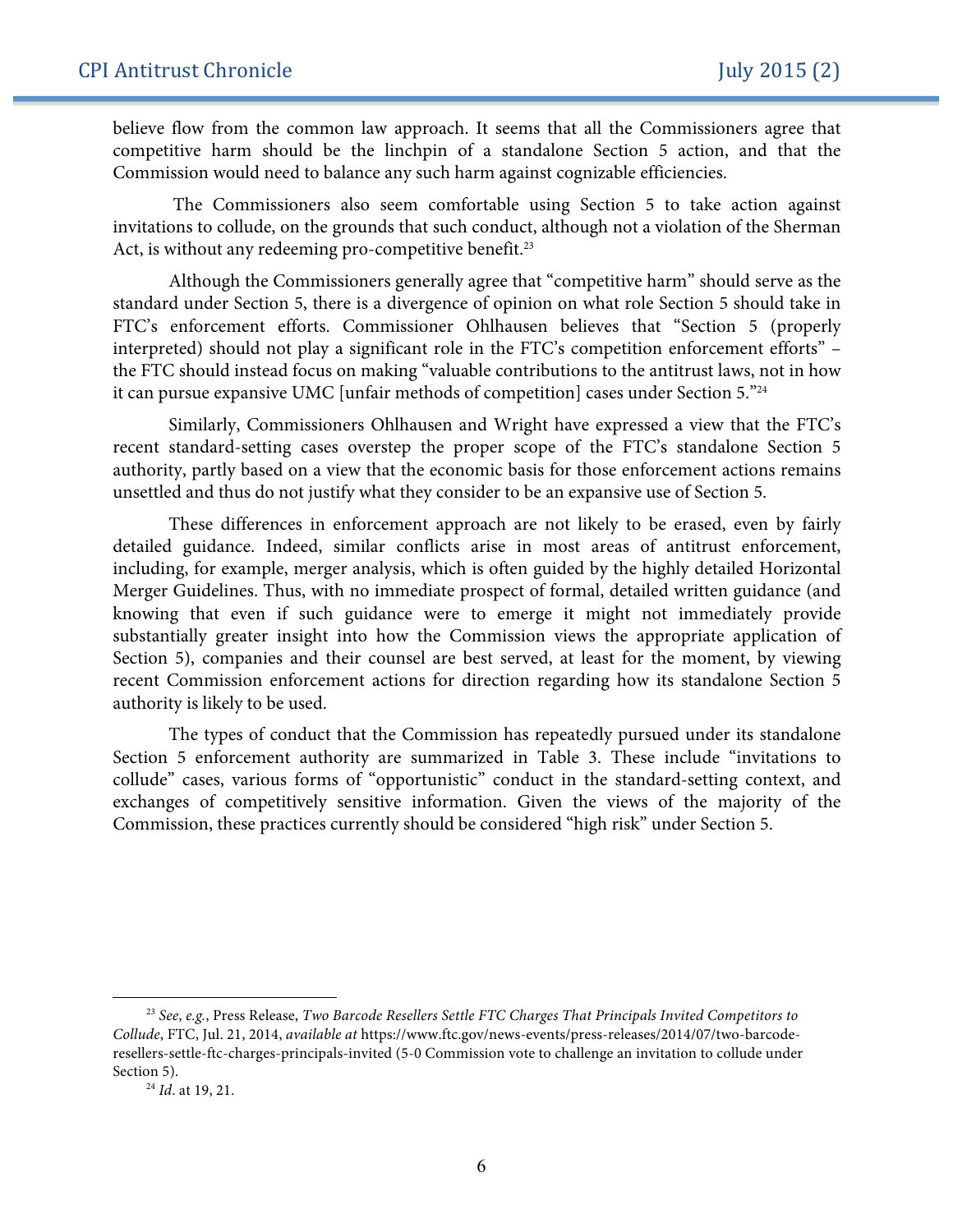$\overline{a}$ 

| Conduct/Practic<br>e                                                    | <b>Recent Cases</b>                                                                                                            | Guidance                                                                                                                                                                                                            |
|-------------------------------------------------------------------------|--------------------------------------------------------------------------------------------------------------------------------|---------------------------------------------------------------------------------------------------------------------------------------------------------------------------------------------------------------------|
| Invitations to<br>collude <sup>25</sup>                                 | InstantUPCCodes.com (Jul. 21,<br>2014)<br><i>U-Haul</i> (June 9, 2010)<br>۰<br>Valassis Communications (Apr. 28,<br>٠<br>2006) | Solicitations or invitations to collude on<br>price or output violate Section 5<br>No agreement/acceptance of invitation<br>required<br>Public or private solicitations are<br>prohibited                           |
| Standard-setting<br>conduct <sup>26</sup>                               | Bosch (Dec. 3, 2012)<br>Google/MMI (Jan. 11, 2013)<br><i>N Data</i> (Jan. 31, 2008)<br>Rambus (Aug. 2, 2006)<br>٠              | "Opportunistic conduct" in the standard-<br>setting context may violate Section 5<br>No agreement required<br>Seeking injunctive relief on FRAND-<br>encumbered standard-essential patents<br>may violate Section 5 |
| Exchanges of<br>competitively<br>sensitive<br>information <sup>27</sup> | Bosley (Apr. 8, 2013)                                                                                                          | Exchange of competitively sensitive non-<br>public information with and about<br>competitors violates Section 5<br>No agreement required                                                                            |

**Table 3: Summary of Recent FTC Section 5 Enforcement—Unfair Methods of Competition**

Although not recent, there is Court of Appeals precedent, albeit somewhat limited, defining the parameters of and imposing limits on standalone Section 5 enforcement. The three most-prominent Court of Appeals decisions, each of which reversed FTC attempts to use its standalone Section 5 authority, are summarized in Table 4 below:

<sup>25</sup> *InstantUPCCodes.com* (July 21, 2014); *U-Haul Int'l, Inc.*, 75 Fed. Reg. 35,033, Jun. 9, 2010; *Valassis Communications*, April 28, 2006.

<sup>26</sup> *In re Robert Bosch GmbH*, 77 Fed. Reg. 71,593, Dec. 3, 2012; *In re Motorola Mobility LLC & Google Inc.*, 78 Fed. Reg. 2,398, Jan. 11, 2013 (relying on Section 2 court decisions involving bad faith and deceptive conduct and the FTC's *N-Data* decision to show that "under its stand-alone Section 5 authority, the Commission can reach opportunistic conduct that takes place after a standard is adopted that tends to harm consumers and undermines the standard-setting process"); *In re Negotiated Data Solutions, LLC (N-Data)*, 73 Fed. Reg. 5,846, Jan. 31, 2008; *In the Matter of Rambus Inc.*, Opinion of the Commission, Docket No. 9302, Aug. 2, 2006, *available at* https://www.ftc.gov/sites/default/files/documents/cases/2006/08/060802commissionopinion.pdf.

<sup>27</sup> Complaint, *In the Matter of Bosley, Inc. et al.*, Apr. 8, 2013, *available at*  https://www.ftc.gov/sites/default/files/documents/cases/2013/04/130408bosleycmpt.pdf.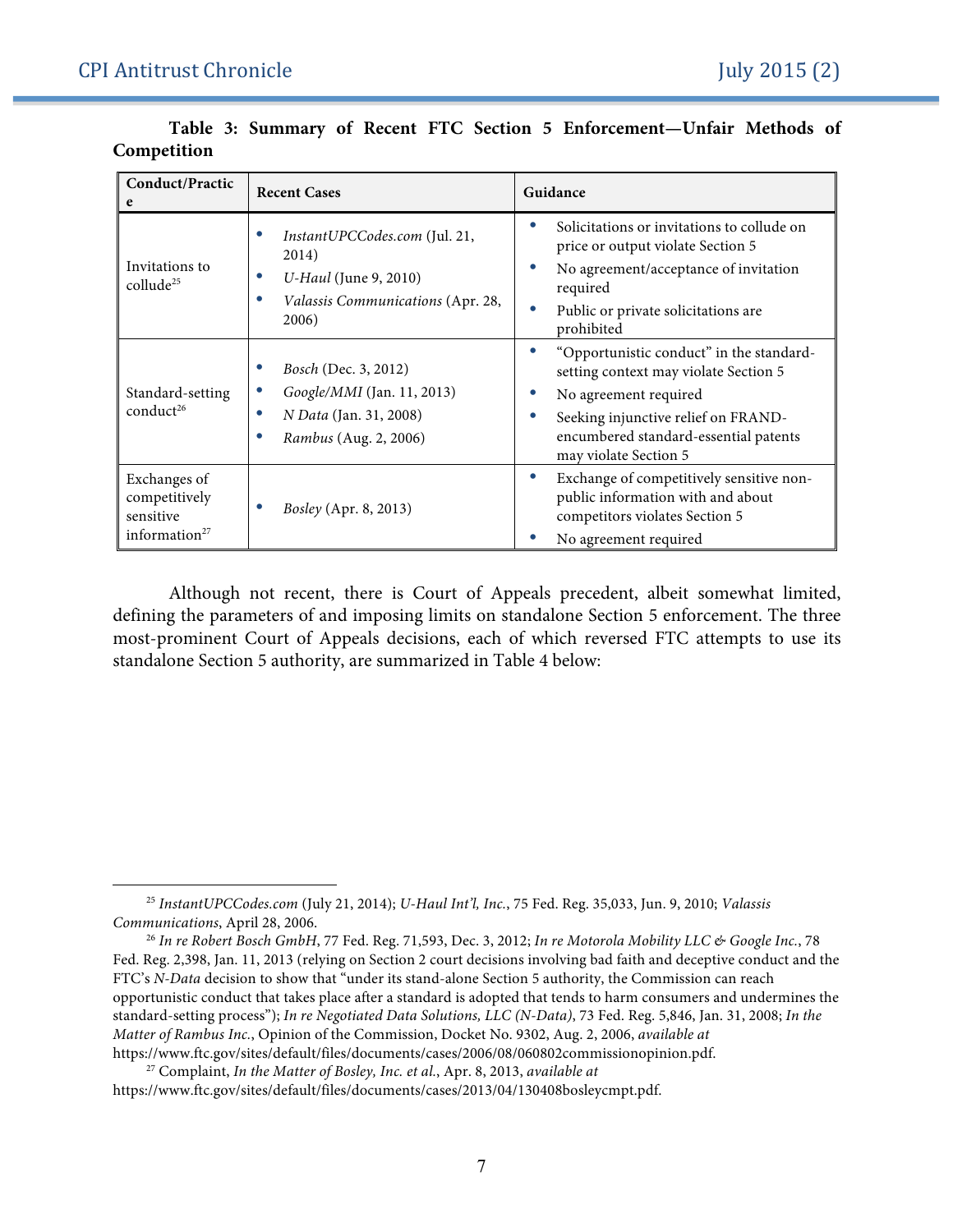| Case                          | Holding                                                                                                                                                                                                             | Reasoning                                                                                                                                                                                                                                                                                                                                                                                                                    |
|-------------------------------|---------------------------------------------------------------------------------------------------------------------------------------------------------------------------------------------------------------------|------------------------------------------------------------------------------------------------------------------------------------------------------------------------------------------------------------------------------------------------------------------------------------------------------------------------------------------------------------------------------------------------------------------------------|
| Ethyl Corp.<br>(2d Cir. 1984) | No liability for parallel acts/tacit<br>agreement without (1) evidence of<br>anticompetitive intent or purpose or (2)<br>the absence of an independent legitimate<br>business reason for its conduct. <sup>28</sup> | In context of allegations of price-signaling via use of<br>uniform delivered pricing the Court warned against<br>"arbitrary and capricious administration of §5" and<br>noted that the FTC must more clearly articulate how<br>conduct that it challenges is "'unfair' within the meaning<br>of § 5 to discriminate between normally acceptable<br>business behavior and conduct that is unreasonable or<br>unacceptable."29 |
| <b>Boise Cascade</b>          | No liability for conscious parallelism                                                                                                                                                                              | Court found that in multiple cases FTC had allowed                                                                                                                                                                                                                                                                                                                                                                           |
| (9th Cir. 1980)               | without evidence/finding of actual effect<br>on competition. <sup>30</sup>                                                                                                                                          | delivered pricing in similar contexts and that the FTC<br>had offered no evidence of actual effect on competition.                                                                                                                                                                                                                                                                                                           |
| Official Airline              | No liability for refusing to deal with a                                                                                                                                                                            | Publisher of a flight schedule publication refused to deal                                                                                                                                                                                                                                                                                                                                                                   |
| Guides                        | particular class of customers, even if it                                                                                                                                                                           | with a particular type of customer (commuter airlines for                                                                                                                                                                                                                                                                                                                                                                    |
| (2d Cir. 1980)                | harms them: "We think that even a                                                                                                                                                                                   | a flight schedule publication) and court found that                                                                                                                                                                                                                                                                                                                                                                          |
|                               | monopolist, as long as he has no purpose                                                                                                                                                                            | "enforcement of the FTC's order would give the FTC                                                                                                                                                                                                                                                                                                                                                                           |
|                               | to restrain competition or to enhance or                                                                                                                                                                            | too much power to substitute its own business judgment                                                                                                                                                                                                                                                                                                                                                                       |
|                               | expand his monopoly, and does not act                                                                                                                                                                               | for that of the monopolist in any decision that arguably                                                                                                                                                                                                                                                                                                                                                                     |
|                               | coercively, retains this right."31                                                                                                                                                                                  | affects competition in another industry."32                                                                                                                                                                                                                                                                                                                                                                                  |

**Table 4: Prominent Section 5 Court of Appeals Decisions**

The FTC's recent round of standard-setting cases were resolved with consent decrees and thus were not subject to review in federal court. However, the D.C. Circuit, in reviewing and dismissing the FTC's Section 2 claims in the *Rambus* case, expressed "serious concerns about the strength of the evidence relied on to support some of the Commission's crucial findings" in relation to its "stand-alone § 5 action."33 Further, the Court held that the Commission had failed to make a key finding—that Rambus had obtained its monopoly power as a result of deceptive conduct within the standard-setting organization.<sup>34</sup> Without such a finding, the Court held that the conduct at issue could not be the basis of liability under the Sherman Act or Section 5. *Rambus* thus provides at least one clear boundary for Section 5 enforcement.<sup>35</sup>

#### V. LIKELY PATH FORWARD?

There is no question that more information and detailed guidance regarding the FTC's Section 5 enforcement principles would be welcome. And, given the prominence of the issue in recent months and years, the Chairwoman and individual Commissioners are more frequently issuing detailed statements at the conclusion of FTC enforcement actions. Although these

 $\overline{a}$ 

<sup>28</sup> *See E.I. Dupont de Nemours & Co. v. FTC* 729 F.2d 128 (2d Cir. 1984) (also known as *Ethyl Corp.)*.

<sup>29</sup> *Id.* at 138.

<sup>&</sup>lt;sup>31</sup> Official Airline Guides v. FTC, 630 F.2d 920, 927 (2d Cir. 1980).

<sup>32</sup> *Id*. at 927.

<sup>33</sup> *Rambus Inc. v. FTC*, 522 F.3d 456, 467 (D.C. Cir. 2008).

<sup>34</sup> *Id*. at 467-69

<sup>&</sup>lt;sup>35</sup> Rambus also demonstrates a commonsense, but important point in the "guidelines vs. common law" debate: whether or not there is FTC guidance on Section 5, the Courts of Appeals (and possibly the Supreme Court) will be the ultimate arbiter of the FTC's use of Section 5.